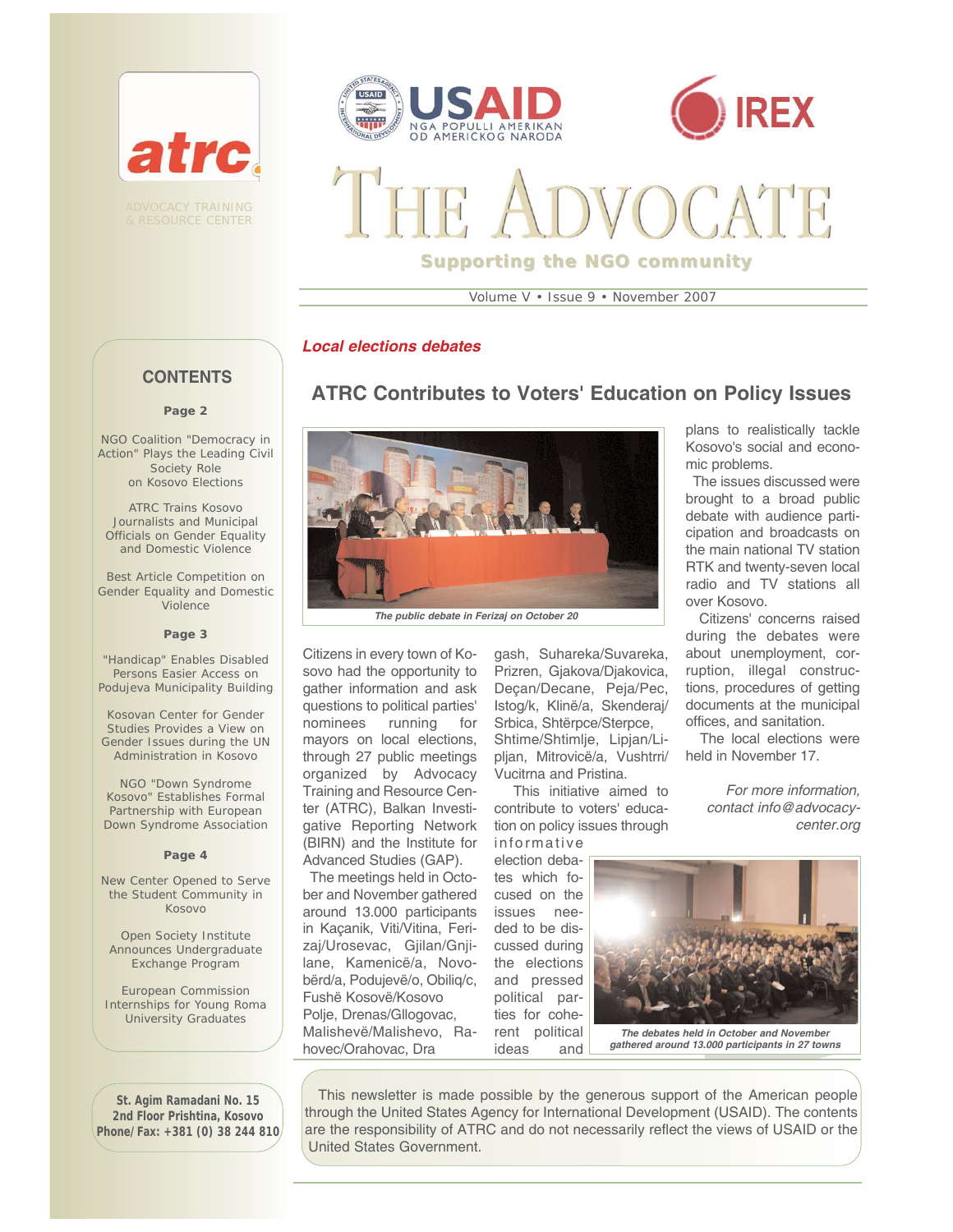#### **NEWSLETTER**

### *Elections 2007*

*ATRC announcement* 

#### **Best Article Competition on Gender Equality and Domestic Violence**

ATRC and the United Nations Development Program in Kosovo have announced the award competition for the best journalistic story on gender equality, violence against women and domestic violence - published or broadcasted in Kosovo media during the period of October 7 and December 7, 2007.

This initiative is an opportunity to publicly recognize the contributions of journalists who through their stories tackle violence against women/domestic violence. The award categories for the best story on this topic are: best aired story on radio/television, and

best printed story on newspaper/magazine.

Those interested to apply must fill in the application form, which is available online at www.advocacy-center.org. In addition, you should provide three copies of the published/broadcasted stories (scanned or on CD) to the ATRC office in Prishtina, St. Agim Ramadani No.15. The winners will be announced in December.



*For more information contact 038 244 810 or info@advocacy-center.org*

# **NGO Coalition "Democracy in Action" Plays the Leading Civil Society Role on Kosovo Elections**



Kosovo NGO coalition "Democracy in Action" monitored general and local elections held on November 17. The coalition of eleven NGOs played the leading civil society role on public awareness about the importance and necessity of a high citizens' participation on elections.

Two-thousand four hundred coalition activists monitored election process, election campaign, media coverage of political parties' election campaign, education of voters, parallel counting of votes (PCV) and publication of early results.

PCV is an election monitoring method which consists of frequent reporting by

monitors to the data collection center before the results are exposed to public. Through SMS messages, coalition monitors from each polling station reported the percentage of public participation on election, results for Kosovo Assembly, Municipal Assemblies and Mayors.

The released results of "Democracy in Action" on the same voting day enabled the public, local and international media, politi-

ties, and other interested groups a correct view of preliminary elections results. "The parallel counting of votes aims to avoid tensions among the public by not knowing what's going on and waiting long for the first results," Leon Malazogu, representative of "Democracy in Action," said.

The initiative was supported by ATRC and USAID & IREX funded Kosovo Civil Society Program.

*For more information, visit www.democracy2007.net*



# **ATRC Trains Kosovo Journalists and Municipal Officials on Gender Equality and Domestic Violence**

In October and November, ATRC trained Kosovo media journalists and municipal officials on gender equality, violence against women and domestic violence. The two training workshops covered components of human rights, women rights, gender equality, violence against women (VAW): frameworks and methods, and current legislation against VAW in Kosovo.

The workshop dedicated for newspaper, radio and television journalists paid particular attention on infor-

ming media representatives about myths and traditional practices, international documents against VAW, the role of judiciary and police and their performance against VAW issues and debates, importance of violence against women related statistics, and reporting cases of domestic violence.

The training for municipal officials focused on providing them the necessary methods and practices for successful advocacy, lobbing, fund raising, and the importance of networking

for a greater impact.

The ATRC training workshops aimed to provide participants with the tools, know-how and expertise that they need to influence change in their communities. The initiative was supported by UNDP.

> *For more information, contact training@advocacy-center.org*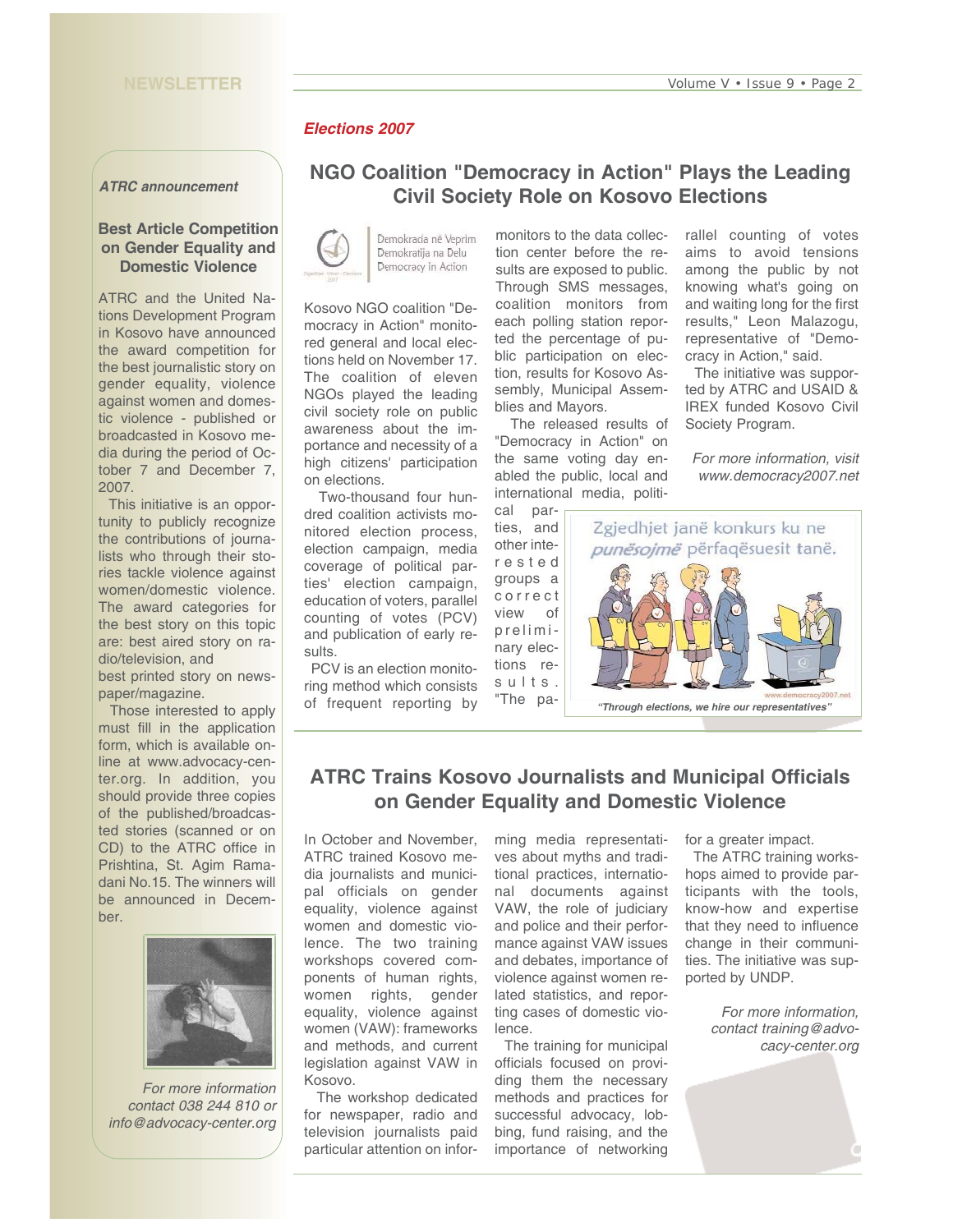#### **NGO "Down Syndrome Kosovo" Establishes Formal Partnership with European Down Syndrome Association**

The non-governmental organization "Down Syndrome Kosovo - DSK" attended the International Congress for the Down Syndrome held in Pula, Croatia, in October.

The Congress was an opportunity for DSK representatives to gather information on the best practices, the latest scientific research related to the treatment of persons with the Down syndrome and their education and employment.

DSK focused its presentation on increasing the level of information of the Down syndrome among the parents and decision-making institutions and the need for establishment of an education and training center for children with Down syndrome, parents and professionals.

The congress also served as a forum for DSK to establish formal partnerships and contacts with European institutions, universities, clinics, NGOs, etc.

According to DSK manager Driton Bajraktari, the organization of persons with Down syndrome of Kosovo established formal partnerships with the Down Syndrome Associations of Europe, UK, Ireland, France, Italy and Slovakia.

*For more information, contact downsyndromkosova@gmail.com*

# **"Handicap" Enables Disabled Persons Easier Access on Podujeva Municipality Building**

"Persons with disabilities in the town of Podujeva needed to be accompanied by a relative or friend to enter the Municipal building due to lack of proper infrastructure that would enable them an easy access on Municipal services. Since August, this infrastructure obstacle is overcome and a new ramp is built on this public building of interest for citizens. The merits for such a change for the community of disabled persons in Podujeva are related to the advocacy work of "Handicap", a local NGO.

It convinced authorities of the Municipality to build the ramp, at a meeting held in July, participated by representatives of local NGOs and Municipal Assembly. The meeting, organized by "Handicap," aimed to discuss the lack of ramps on public buildings and transport which resulted with the

municipal decision to build the first such ramp on its building.

"The ramp serves as a communication bridge between disabled persons and Municipality by enabling easier access on municipal services, and also motivates this layer of society to feel as being equally treated," Myzafere Kastrati, Handicap representative, stated.

Handicap will continue its advocacy efforts to improve infrastructure conditions on every building of high interest for the disabled persons. The initiative was part of the project "Initiating and implementing draft laws for people with disabilities" supported by ATRC and USAID and IREX funded KCSP. This community development project focused on six towns Pristina, Peja/Pec, Prizren, Kamenicë/a, Podujevë/a, and Novobërd/a aiming to improve living conditions and the position of disabled people in the Kosovo society.



*building of high interest for disabled persons*

*For more information, contact zarsye@yahoo.com*

#### *NGO publication*

# **Kosovan Center for Gender Studies Provides a View on Gender Issues during the UN Administration in Kosovo**

The Kosovan Center for Gender Studies (KCGS) prepared a study in October addressing several aspects of accomplishments and failures in the field of gender issues during the eight years of UN administration in Kosovo. The purpose of this article is to enable a clearer picture on opportunities and conditions of work in the field of gender issues for the European Union mission in Kosovo expected to be installed after the settlement of Kosovo's final political status.

With the intention that the mistakes of the past eight years be prevented in the future, it is necessary that the EU mission in Kosovo take into consideration experiences of local actors during the 1999-2007 period, according to Luljeta Vuniqi, director of KCGS.

The article includes recommendations for the EU mission representatives in Kosovo, as well.

"EU should take into consideration achieve ments in the field of gender issues in the process of

planning of its mission in Kosovo. There are two obvious reasons for this: first, local experience in addressing gender issues in Kosova can serve as a sound basis for developing effective policies in the field. This will help avoid unnecessary bureaucratic procedures and save time and funds…

*For the full article, visit http://www.kgscenter.org*